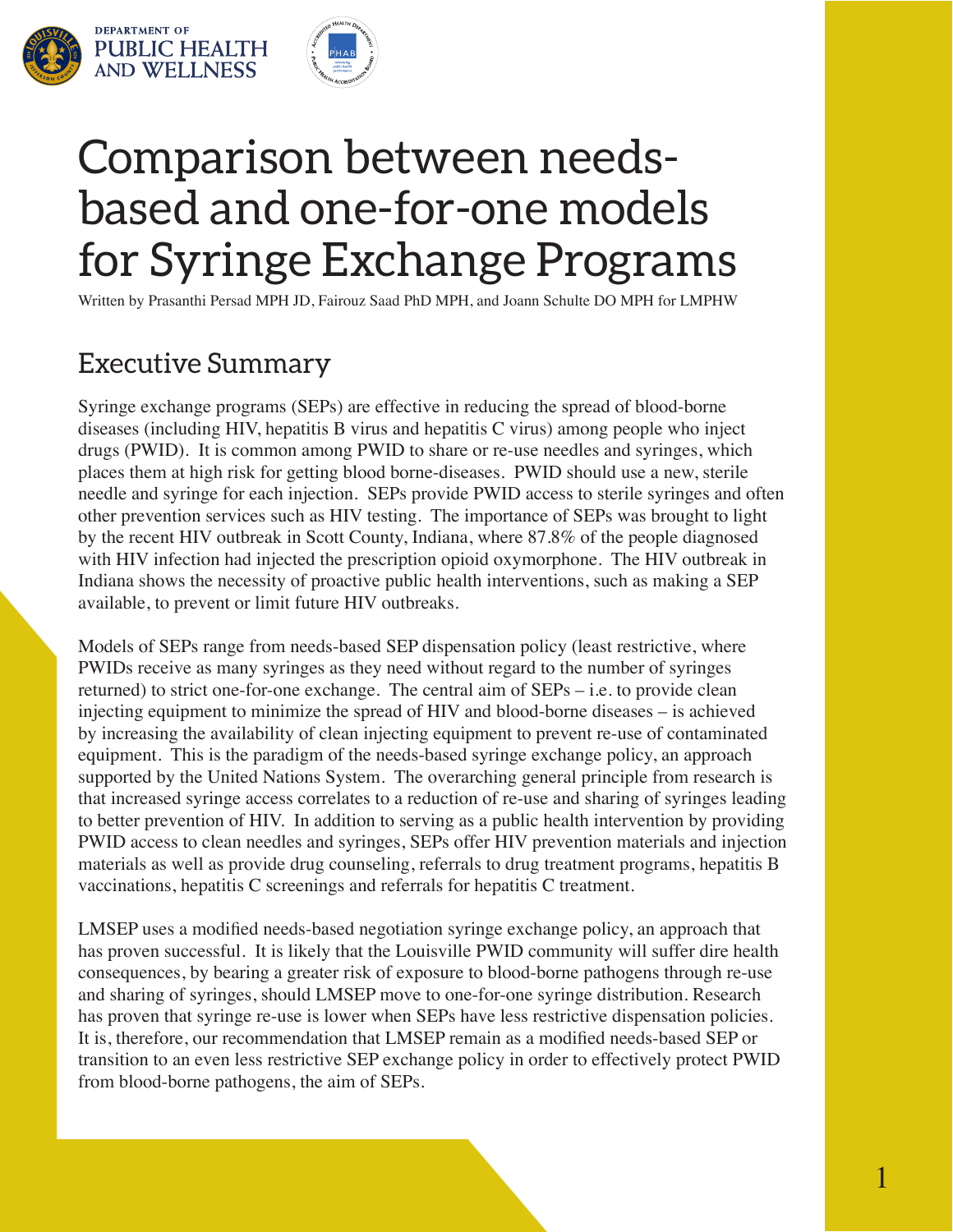## Introduction

Internationally, scientists and public health officials regard syringe exchange programs (SEPs) as effective in reducing the spread of blood-borne diseases (including HIV, hepatitis B virus and hepatitis C virus) among people who inject drugs (PWID).<sup>1,2,3</sup> It is common practice among PWID to share or re-use needles and syringes. Sharing needles, syringes, and other injection equipment places PWID at

**IT IS COMMON PRACTICE AMONG PWID** TO SHARE OR RE-USE NEEDLES AND SYRINGES

high risk for contracting blood-borne disease.<sup>4</sup> PWID should use a new, sterile needle and syringe for each injection.<sup>5</sup> SEPs provide PWID with access to sterile syringes and often with other prevention services such as HIV testing.<sup>4</sup> One in 10 HIV diagnoses are among  $PWID<sup>4</sup>$ and more than half of PWID used a SEP in 2015.<sup>4</sup> Only 1 in 4 PWID got all their syringes from sterile sources in 2015.<sup>4</sup> Syringe sharing was low (13%) among PWID who received all their syringes from sterile sources such as SEPs.<sup>4</sup> But syringe sharing was high (41%) among PWID who did not get all syringes from a sterile source such as a SEP.<sup>4</sup>

## ONLY 1 IN 4 PWID GOT ALL THEIR SYRINGES FROM STERILE SOURCES IN 2015.

From 2008 to 2014, annual HIV diagnoses among black and Hispanic / Latino PWID were reduced by 50%.<sup>4</sup> During this same timeframe diagnoses among white PWID fell by only 28%.4 One possible explanation for these numbers may be that fewer blacks and Hispanics / Latinos are sharing needles and syringes while whites are more likely to share them.<sup>4</sup> SEPs "do not increase illegal drug use or crime, but do reduce HIV risk."4 HIV diagnoses are down among PWID and more access to SEPs could help further reduce HIV.<sup>4</sup>

The importance of SEPs was highlighted by the recent outbreak of HIV infections in Scott County, Indiana. From November 2014 to November 2015, 181 patients were diagnosed

PROACTIVE PUBLIC HEALTH INTERVENTIONS, SUCH AS SEPs ARE IMPORTANT TO PREVENT OR LIMIT FUTURE HIV OUTBREAKS

with HIV infection.<sup>6</sup> The majority of these patients (87.8%) reported having injected the prescription opioid oxymorphone.<sup>6</sup> A public health emergency was declared, in response to this outbreak, on March 26, 2015 in a state of Indiana executive order.6 By April 4, 2015, the local health department had established an emergency SEP.<sup>6</sup> This was the first SEP in the state of Indiana.<sup>6</sup> From April 2015 to October 2015, a total of 277 PWID enrolled in the program.6 During this time period, the Scott County SEP distributed more than 97,000 sterile syringes.<sup>6</sup>

There are important lessons to be learned from the Indiana HIV outbreak. One is the importance of proactive public health interventions, such as making a SEP available, to prevent or limit future HIV outbreaks in

similar communities.<sup>6</sup> Scott County, Indiana had an estimated population of 14,799 people 18 to 65 years of age in 2014.<sup>6</sup> From the data collected during the HIV outbreak, the size of the PWID network and the extent of syringe sharing was startling in light of the small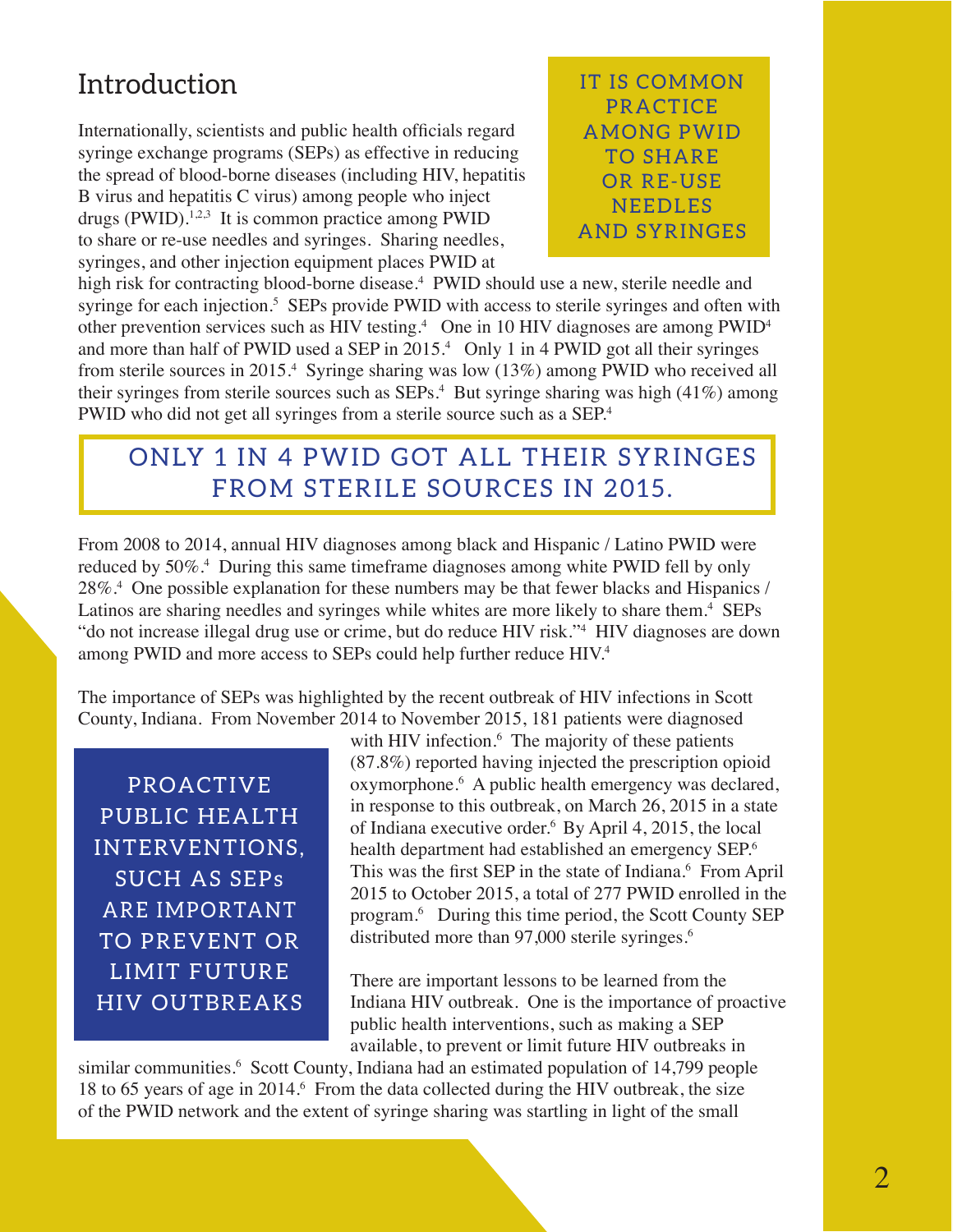population of the town.6 Yet large networks of PWID have been observed in similarly-sized communities, illustrating that such networks can be found in rural areas.6 The circumstances

## HEPATITIS C **INFECTIONS ARE** NOTEWORTHY AS THEY IDENTIFY **COMMUNITIES AT** RISK FOR HIV

leading to the HIV outbreak in Indiana are not confined to that community.6 While the magnitude of the outbreak was surprising, the introduction of HIV into a rural US setting is not unexpected, particularly in light of increasing trends in injection use of prescription opioid analgesics combined with the steady rise in Hepatitis C infections in central Appalachia.<sup>6</sup> Hepatitis C infections are noteworthy as they identify communities at risk for HIV.<sup>6</sup> Proactive public health interventions needed to prevent or limit future HIV outbreaks include establishment of a SEP. Heroin use has increased more than 60% (114% in whites)

in recent years.4 The growing number of PWID in rural communities, such as in Indiana and central Appalachia, are vulnerable to HIV.<sup>6</sup> The Appalachian states of Kentucky, Tennessee, West Virginia and Virginia saw a 364% increase in new hepatitis C (HCV) cases from 2006

to 2012.7 During 2009 to 2013 these states experienced a 114% increase in hepatitis B (HBV).<sup>7</sup> Recall that hepatitis C infections identify at-risk communities for HIV. 95.4% of the population in central Appalachia is white,<sup>8</sup> thus placing them at higher risk for heroin use. Heroin and prescription opioid epidemics may lead to new HIV outbreaks such as the one experienced by Scott County, Indiana.<sup>4</sup>

The United States is in the midst of an opioid abuse epidemic.<sup>9</sup> According to 2014 National Survey on Drug Use and Health (NSDUH), an estimated 4.3 million people engaged in nonmedical use of prescription painkillers in a month.<sup>9</sup> This statistic is a call to action as people misusing prescription opioids are highly likely to transition to heroin use, increasing their vulnerability to blood-borne infections.<sup>9</sup> More access to SEPs could help reduce this risk.<sup>9</sup>

SEPs. THROUGH PROVISION OF STERILE INJECTION EQUIPMENT, ARE AN EFFECTIVE AND COST-EFFECTIVE PUBLIC HEALTH **INTERVENTION** FOR PREVENTING HIV AND HCV INFECTIONS AMONG PWID

SEPs, through provision of sterile injection equipment, are an effective and cost-effective public health intervention for preventing HIV and HCV infections among PWID.<sup>10,11,12,13,14</sup> SEPs also play a role in reducing risky injection behaviors.<sup>10,11,12,13,14</sup>

This paper examines different models of SEPs which range from needs-based SEP dispensation policy (PWIDs receive as many syringes as they need without regard to the number of syringes returned) to strict one-for-one exchange. Based upon the evidence, this paper will recommend use of the most effective SEP exchange policy. SEP operational characteristics (i.e. syringe dispensation policies or syringe exchange policies) are codified in laws and regulations in the United States.

> ... SYRINGE RE-USE IS LOWER WHEN SEPs HAVE LESS RESTRICTIVE DISPENSATION POLICIES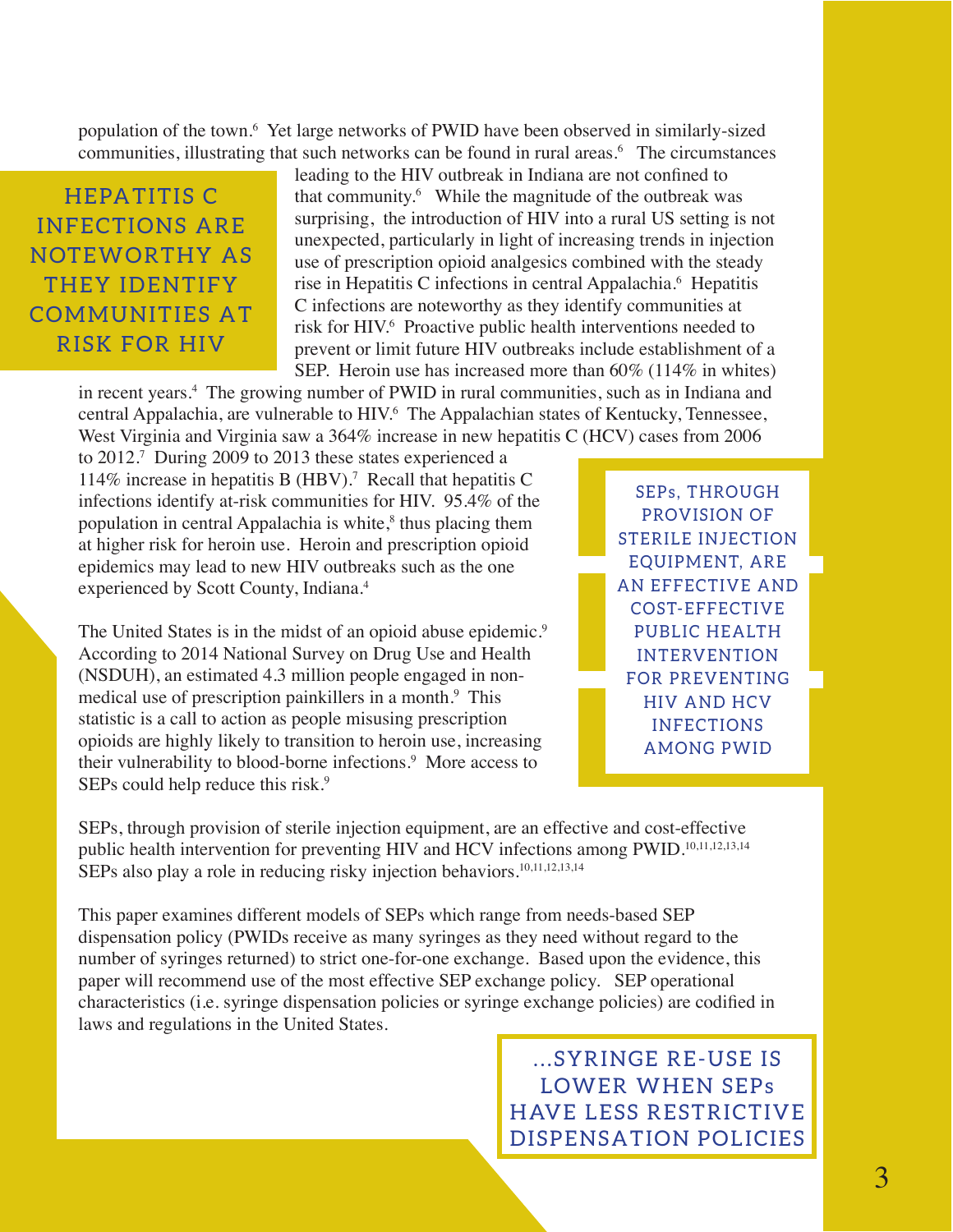### I. Benefits of SEPs with least restrictive syringe exchange policies

One study examined the variability in syringe dispensation policies among 24 SEPs in California.<sup>1</sup> The study's findings correlate to other research revealing that syringe re-use is lower when SEPs have less restrictive dispensation policies.<sup>15,16</sup> From a quality improvement standpoint, this study suggests that SEPs should consider providing syringes in the least restrictive manner possible.1,15,16,17

The study also found that legalizing SEPs without legalizing possession of syringes by PWID is likely to impede public health benefits.<sup>1,18,19</sup> The researchers found that PWID who were concerned about possible arrest for possessing drug paraphernalia were more likely to re-use syringes.<sup>1</sup> This reinforces other research delineating increased injection-related HIV risk among PWID due to concern over arrest for possession of drug paraphernalia.<sup>20,21</sup>

SEPs serve as a significant entry point for drug treatment and rehabilitation.<sup>22</sup> For instance SEPs may distribute HIV prevention materials (i.e. bleach, condoms), other injection materials (such as cookers, cotton, and ties), and make available other social and medical services (HIV counseling and testing, HBV vaccination, HCV screening and referral for hepatitis

C treatment, and referral to drug treatment programs).<sup>1,22</sup> A large body of international literature consistently shows SEPs to be associated with reduced incidence of HIV, Hepatitis B virus (HBV) and hepatitis C virus (HCV).<sup>22</sup> In the United Kingdom and Australia, SEPs are considered the cornerstone prevention strategy.22

II. Needs-based SEPs minimize the spread of blood-borne diseases The central aim of  $SEPs - i.e.$  to provide clean injecting equipment to minimize the spread of HIV and blood-borne diseases – is achieved by increasing the availability of clean injecting equipment to prevent re-use of contaminated equipment.23 This is the paradigm of the "needs-based" exchange policy, an approach supported by the United Nations System.<sup>24</sup> In fact, UN Guidelines specifically steer governments toward the removal of barriers to needle and syringe access.<sup>25</sup> But implementation of SEP policies worldwide has varied, depending on "the tendency for morality and politics, rather than science, to inform priorities."26 It is important to consider the role of different syringe exchange policies in terms of HIV and blood borne disease prevention goals.<sup>23</sup>

At the restrained end of the syringe dispensation policy continuum is the "one-for-one" exchange policy with strict limits, where one syringe is provided only in exchange for each used syringe returned to the SEP.<sup>23</sup> At the other end of the spectrum is the "needs-based" or unlimited distribution exchange policy, which is not conditional on return of used syringes.23 In between are varying degrees of conditional exchange policies, marked by measures such as "capping" the number of syringes per visit.<sup>23</sup>

THE CENTRAL AIM OF SEPs IS ACHIEVED **BY INCREASING** T H E **AVAILABILITY** OF CLEAN **INJECTING EQUIPMENT** TO PREVENT RE-USE OF CONTAMINATED EQUIPMENT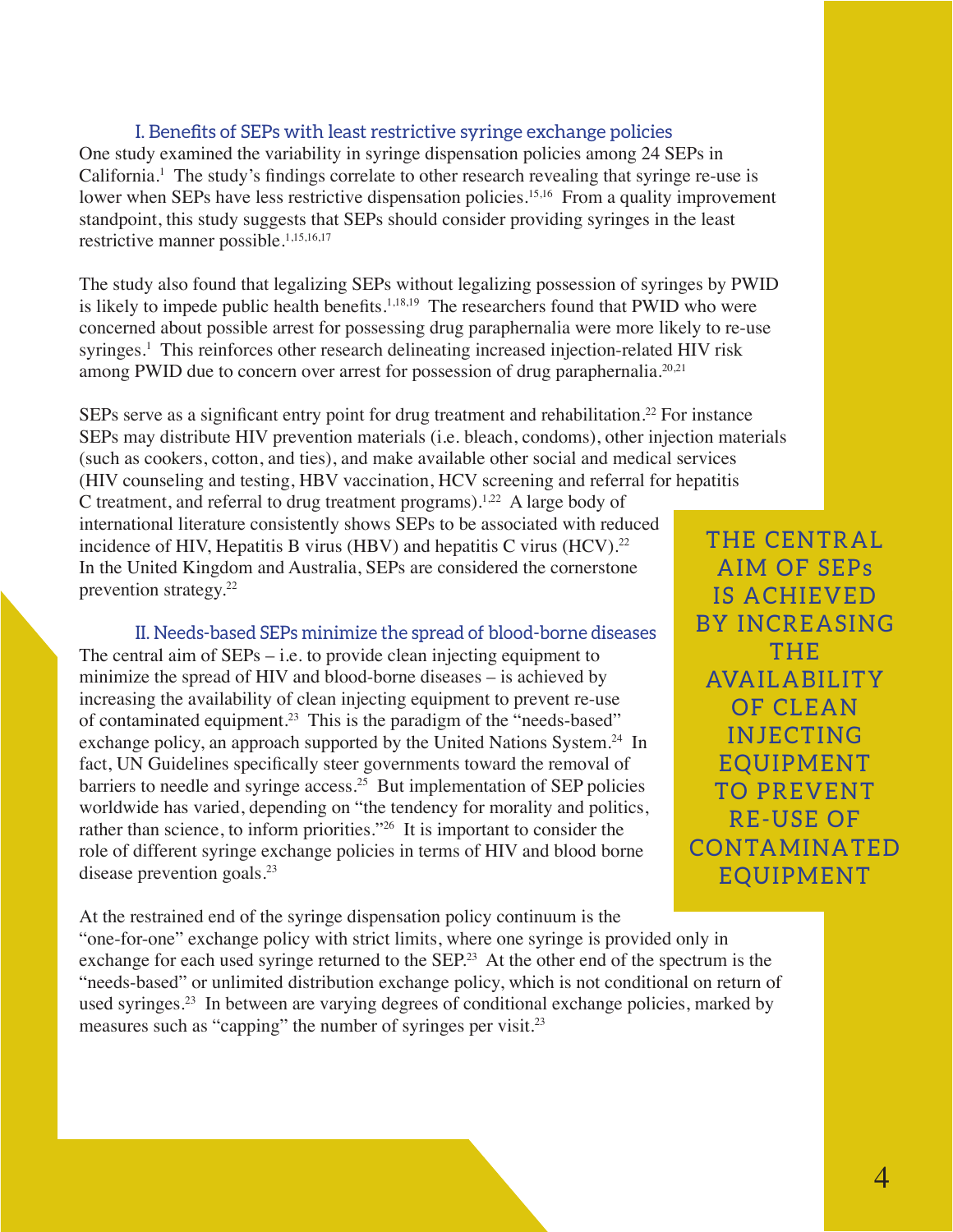### III. SEPs should transition to a needs-based syringe exchange policy to maximize health benefits among PWID

International experience has frequently revealed an "evolutionary process" in expanding SEPs and syringe exchange policy.<sup>27,28,29</sup> Often, authorities are initially ideologically opposed to introducing HIV prevention interventions, such as SEPs, that could be perceived as encouraging drug use.<sup>23</sup> But with experience and evidence (including process evaluation), among other things, SEPs gain acceptance and legitimacy.<sup>23</sup> They can then move toward maximizing HIV prevention goals through the least restrictive syringe dispensation policies.<sup>23</sup> A global survey of 81 cities with available data on PWID estimated that HIV prevalence decreased on average by 5.8% per year in 29 cities with established SEPs.<sup>10</sup> However, HIV prevalence increased on average by 5.9% per year in 51 cities without SEPs.<sup>21</sup> Thus, SEPs are effective in curbing the spread of HIV. Both international experience and a growing body of evidence show that restrictive syringe exchange policy encourages syringe re-use.<sup>23</sup> If SEPs are forced to use a restrictive syringe exchange policy, it should be an interim measure.15 During the implementation of the restrictive syringe distribution policy, there should be advocacy by the SEP geared to "alleviate the concerns of community and relevant authorities, so that the exchange policy can soon be relaxed."<sup>23</sup> Even with initial use of restrictive syringe distribution policies, it is suggested that strict one-for-one policies be avoided.<sup>23</sup> Instead less constrained measures, such as "one-for-one plus," where SEP staff are granted some discretion in meeting clients' syringe needs, should be applied.<sup>23</sup>

The effectiveness of SEPs in reducing HIV prevalence among PWID is well-established. A report released by New York State's AIDS Institute showed that in 1992, 52% of newly diagnosed AIDS cases in New York were among PWID.<sup>30</sup> However, by 2012, only 3% of new HIV diagnoses involved PWID.<sup>30</sup> This reduction in HIV cases among PWID resulted from New York State's establishing SEPs in 1994.<sup>30</sup> Many countries have started SEPs with a strict "one-for-one" policy. There are benefits to initiating SEPs with such restrictive syringe exchange policy, such as appeasing government and law enforcement concern that SEPs may result in an increase in publicly discarded syringes.23 But these benefits often come at the expense of effective HIV prevention goals.<sup>1,31,32,33</sup> For example, Canadian research revealed that a strict one-for-one exchange policy is ineffective in HIV prevention when there is a high prevalence of stimulant injectors.23 People who frequently inject cocaine or amphetamines may take several injections over an evening.23 This high frequency of injecting, as compared to opioid users, shows that stimulant injectors need more syringes if they are not to remain at very high risk of acquiring and transmitting HIV. Anecdotal evidence from Louisville Metro SEP clients reveals that now, with the prevalence of fentanyl, opioid injectors are also injecting more frequently with a smaller volume each time, for fear of overdosing.

An HIV outbreak among PWID in Vancouver was exacerbated by the one-for-one exchange policy in place at the time.<sup>34,35,36</sup> Furthermore, a study in Montreal found a causal connection between one-for-one exchange and HIV incidence.<sup>37</sup> Some interpreted the higher HIV prevalence rates among PWID in Vancouver as suggesting that SEPs contribute to the spread of HIV.36 Researchers investigated the association between SEP attendance and HIV to determine if SEPs are causally linked to the spread of HIV.<sup>36</sup> 694 PWID from the downtown eastside of Vancouver were enrolled into this study, all of whom were HIV-negative at recruitment. Over a 15-month period, 64 seroconverted to HIV-positive status.<sup>35</sup>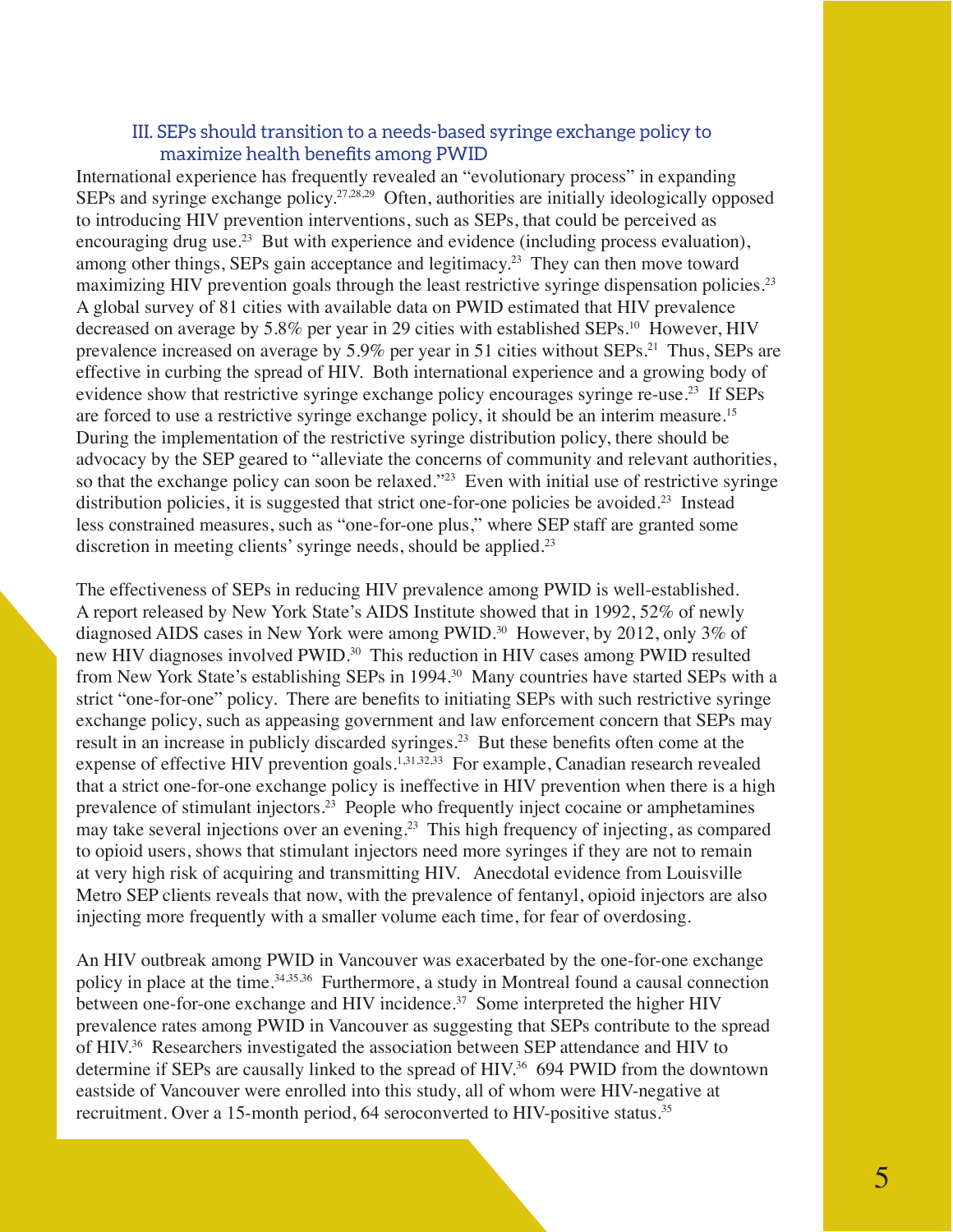Of the 405 frequent SEP attendees, 47 seroconversions were observed.<sup>36</sup> Among the 289

## ... ONE-FOR-ONE EXCHANGE MAY COMPROMISE THE HIV AND BLOOD BORNE DISEASE PREVENTION GOAL OF SEPs

infrequent SEP attendees, 17 seroconversions were observed.29 The HIV infection rate among frequent attendees  $(11.8 +/- 1.7\%)$ was significantly elevated in comparison to the infrequent attendees  $(6.2 +/- 1.5\%)$ . However, among frequent SEP attendees, there was a clear pattern of greater baseline risk.36 Researchers

found that the number of new HIV infections among frequent SEP attendees was close to what was predicted from their higher baseline risk behavior. They therefore concluded that SEPs do not contribute, as suggested by some, to the spread of HIV.<sup>36,37</sup>

### IV. Needs-based syringe exchange policies reduce multi-person syringe use and thereby reduce risk of blood-borne pathogen infections

If we reduce sharing of syringes then we will reduce the rate of HIV infection among PWID. Rapid exchange of syringes is associated with decreased multi-person use.<sup>38</sup> However, for syringes to be exchanged rapidly, an enabling environment, one where syringe access is convenient, safe, and has minimal conditions, is required.<sup>23</sup> Numerous studies revealed that unlimited, "needs-based" and other less restrictive syringe distribution policies are more effective in reducing multi-person syringe use.1,15,16,30 These studies also showed that restrictive syringe distribution policy does not ensure that syringes are not re-used or shared.<sup>1,15,16,32</sup> The overarching general principle from research is that increased syringe access correlates to a reduction of re-use and sharing of syringes, leading to better prevention of HIV.23 Syringe coverage is a predictor of injecting-related HIV transmission risk behavior. Coverage, whether estimated by numbers of people served by a SEP or by reported frequency of injection (where every injection should involve sterile syringes), is compromised by restrictive syringe distribution policies.<sup>23</sup>

### V. Shortfalls and problems of one-for-one syringe exchange policies

A key problem with one-for-one exchange policy is that PWID must find and return a used needle before they can receive a new one. When PWID cannot find or return the used syringe, they are forced to re-use or share equipment, thus running the risk of acquiring or transmitting HIV and hepatitis.<sup>23</sup> In this context, one-for-one exchange may compromise the HIV and blood borne disease prevention goal of SEPs.23 The PWID may be impeded in exchanging syringes one-for-one by the following factors:

- a. Police practices and laws restricting possession of syringes, resulting in PWID disposing of injecting equipment as soon as possible after use<sup>23</sup>
- b. Injectable stimulants and opiates are available in the unregulated black market. As such, there is unpredictable availability, type and purity of drugs for sale. But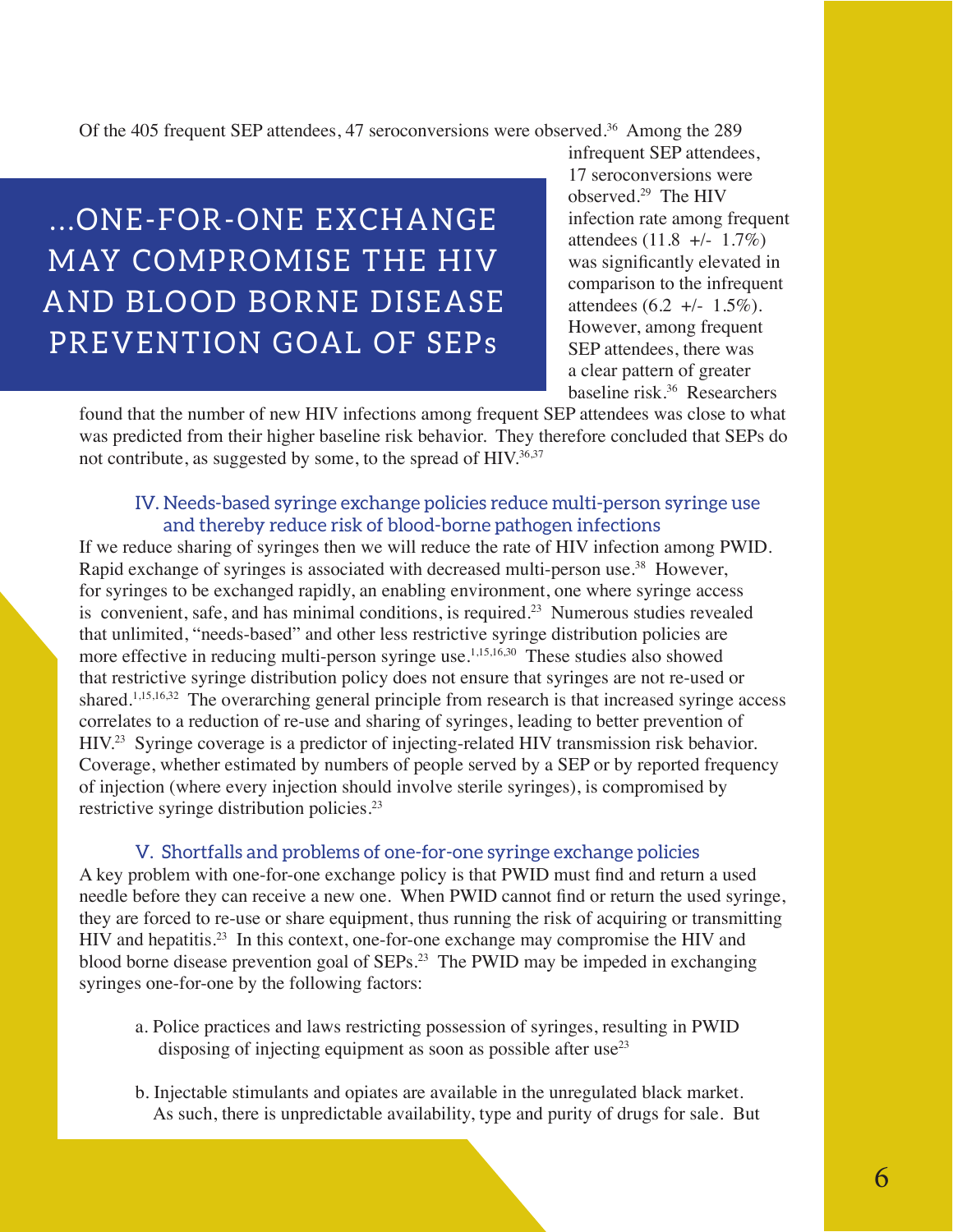availability, type and purity of drugs all affect injecting frequency and the syringe needs of PWID. Thus it is difficult for a client to predict syringe needs, and virtually impossible for such needs to be met through a one-for-one exchange  $\text{policy}^{23}$ 

- c. PWID use of drugs at night is associated with HIV risk behavior.<sup>39</sup> Syringe access at night is limited, so clients who are not permitted access to "extra" syringes are put at risk of having to re-use or share syringes $23$
- d. Use and discarding syringes is associated with complex socio-economic and demographic characteristics.<sup>13</sup> Economically advantaged PWID are more likely to:
	- i. Acquire syringes from a single source
	- ii. Inject in their own or a friends' home (rather than a public venue)
	- iii. Dispose of syringes in private garbage cans (rather than public garbage facilities or roadways)<sup>40</sup>
- e. Geographical and other access issues, as well as simply forgetting to return a syringe, should not be handled by exposing PWID to ongoing HIV risk by refusing to provide sterile syringes.<sup>23</sup>

Restrictive syringe distribution policies limit syringe availability and increase risk of HIV and blood borne disease transmission.<sup>22</sup> Volumes of international evidence show that coverage increases as restrictions on exchange policies decrease.<sup>1,31,32,41</sup> As previously noted, restrictive exchange policies usually accompany new SEPs opening in a country with limited harm reduction experience and with "significant distrust of the efficacy" of SEPs.<sup>23</sup> Such restrictive policies compromise HIV prevention goals in order to appease concerns of authorities and the community at large.<sup>23</sup> Generally, as SEPs gain experience and come to see drug dependency as a "complex socio-medical issue" they adopt a less restrictive syringe exchange policy that increases client access to sterile syringes.23 Experience allows SEPs, authorities and communities to learn for themselves that too many constraints discourage client participation in SEPs, thereby hampering HIV prevention efforts.<sup>23</sup>

...TO HAVE THE MOST BENEFICIAL PUBLIC HEALTH RESULTS, SEPS SHOULD TRANSITION TO THE LEAST RESTRICTIVE SYRINGE DISPENSATION POLICY POSSIBLE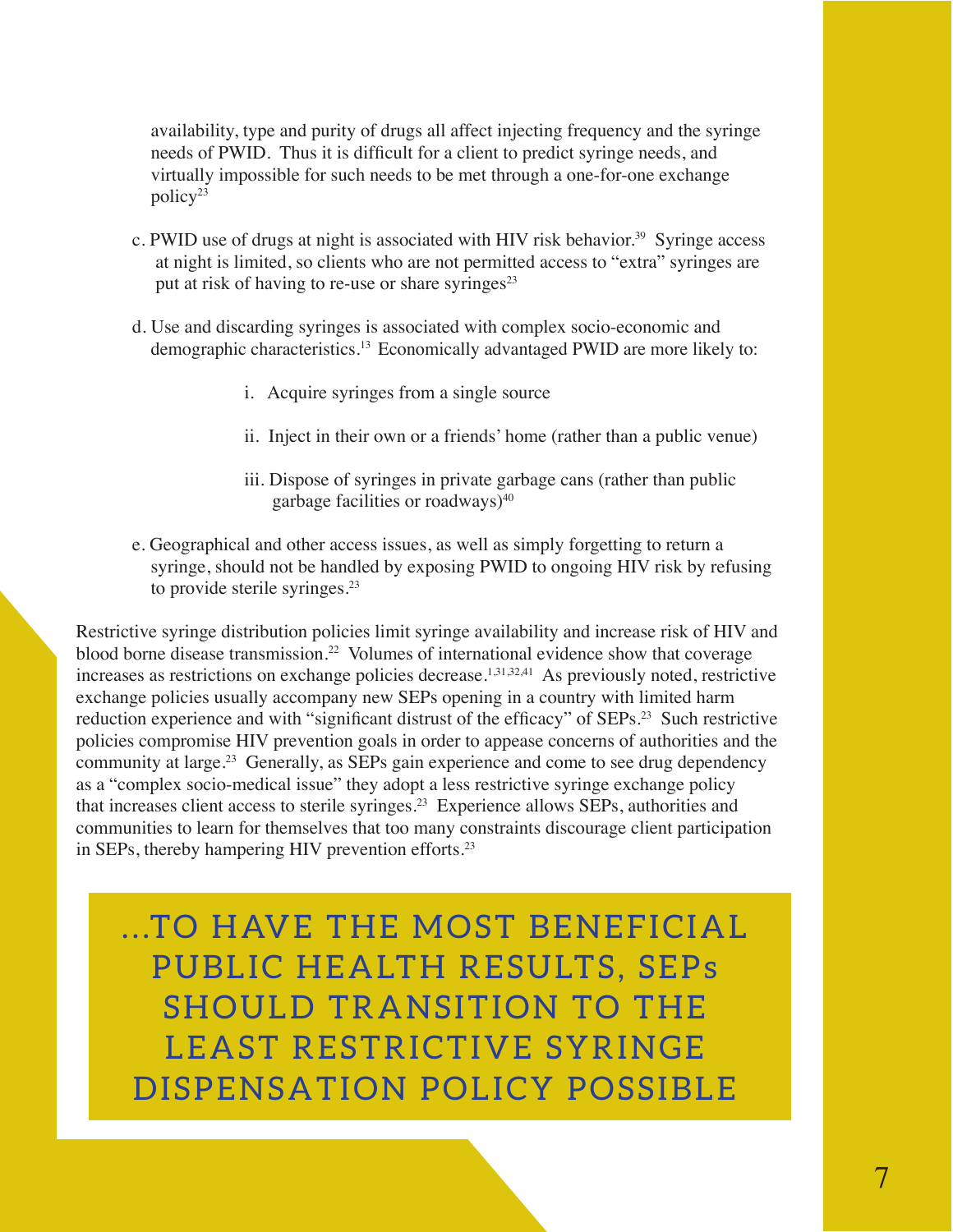### VI. Conclusion

Thus, to have the most beneficial public health results, SEPs should transition to the least restrictive syringe dispensation policy possible. This will generate more clients with adequate syringe coverage. However, legalizing SEPs alone will not achieve maximum public health benefits. It is also necessary to legalize possession of syringes so that PWID do not fear arrest for possession of drug paraphernalia. SEPs also serve as a public health intervention for they offer HIV prevention and injection materials, in addition to providing drug counseling, referrals to drug treatment programs, hepatitis C screening and referral for HCV treatment, and hepatitis B vaccinations. When considering SEPs as a public health intervention, consideration should be given to the direct and indirect effects of SEPs on the population atlarge as discussed above.

## Louisville Metro Syringe Exchange Program (LMSEP)

The Louisville Metro Syringe Exchange Program (LMSEP)is established under a modified needs-based negotiation syringe exchange policy. This approach has been successful as predicted by the research above. New participants receive a week's supply of syringes (# of syringes used per day x 7) based on participants' self-reported use. Participants who return used syringes receive twice as many syringes up to a maximum of a one week supply. No one receives more than a week's worth of syringes. From July 1, 2016 to November 30, 2016, the LMSEP provided 314,847 syringes to clients and collected 187,765 syringes from clients. That is a 1.7 to 1 ratio of distributed to returned syringes. This data indicates that if LMSEP operated as a one-to-one SEP rather than under a needs-based model there would most likely have been needle re-use and sharing by LMSEP clients. From June 10, 2015 to June 30, 2016, LMSEP provided 454,989 syringes and collected 267,746 syringes. Again, this is approximately a 1.7 to 1 ratio of provided to collected syringes. Consistently, the data highlight the deleterious health effects that could result at a one-for-one SEP operation. Consider a snapshot of LMSEP from November 2016. In that month, a total of 64,963 syringes were distributed while a total of 36,695 syringes were returned. The percentage of returned syringes to distributed syringes for November 2016 was 56.49%. Thus, if LMSEP had been operating on a strict one-for-one syringe exchange policy, there may have been significant numbers of PWID left without access to clean, uncontaminated syringes. The

data reveals that LMSEP has about a 2 to 1 ratio of distributed to returned needles suggesting that if LMSEP goes to a onefor-one syringe exchange policy, many clients will be without needles to return to LMSEP, thus hampering PWID's access to sterile syringes.

IF LMSEP GOES TO A ONE-FOR-ONE SYRINGE EXCHANGE POLICY, MANY CLIENTS WILL BE WITHOUT NEEDLES TO RETURN TO LMSEP, THUS HAMPERING PWID'S ACCESS TO STERILE SYRINGES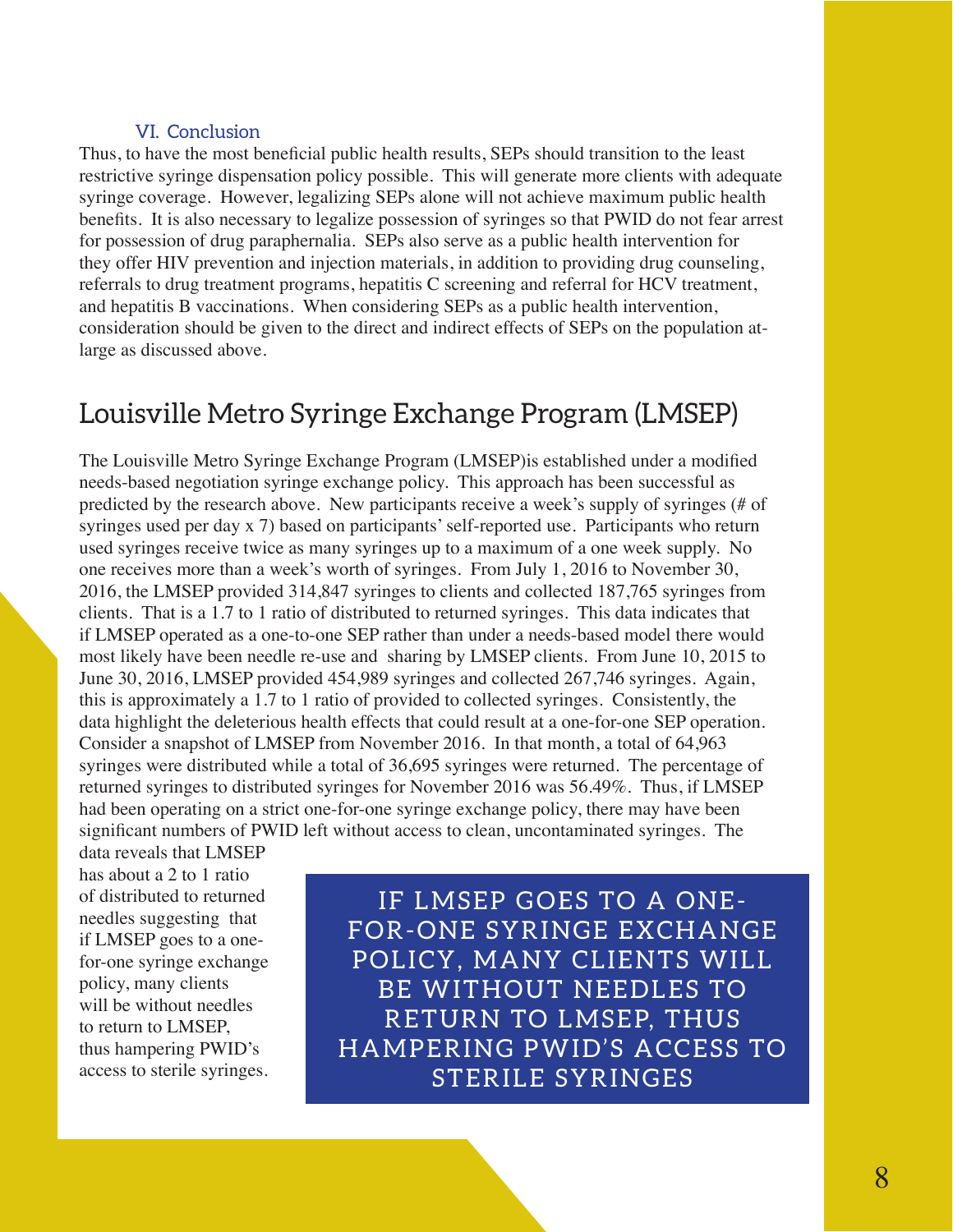## RECOMMENDATION

Based upon both the data gained from LMSEP and the extensive research done on health benefits of needs-based versus one-for-one SEPs, it is likely that the PWID community will suffer dire health consequences by bearing a greater risk of exposure to blood-borne pathogens through re-use and sharing of syringes should LMSEP move to one-for-one syringe distribution. It is, therefore, our recommendation that LMSEP remain as a modified needsbased SEP or transition to a less restrictive SEP exchange policy to effectively protect PWID from blood-borne pathogens.

- 1. Bluthenthal, R. N., Ridgeway, G., Schell, T., Anderson, R., Flynn, N. M., and Kral, A. H. Examination of association between syringe exchange program (SEP) dispensation policy and SEP client-level syringe coverage among injection users. *Addiction* (2007); **102**: 638-646.
- 2. Kral, A. H., Bluthenthal R. N. What is it about needle and syringe programs that make them effective for preventing HIV transmission. *Int. Journal of Drug Policy*  (2003); **14**: 361-363
- 3. Ksobiech, K. Assessing and improving needle exchange programs: gaps and problems in the literature. *Harm Reduction Journal* (2004); **1**: 4.
- 4. National Center for HIV/AIDS, Viral Hepatitis, STD, and TB Prevention. HIV and Injection Drug Use: Syringe Services Programs for HIV Prevention. Centers for Disease Control and Prevention (2016). Available at http://www.cdc.gov/ vitalsigns/hiv-drug-use. Accessed Marcy 6, 2017.
- 5. National Institute on Drug Abuse. Principles of HIV prevention in drug-using populations: a research based guide. Bethesda, MD: National Institutes of Health (2002). NIH publication no. 02-4733. Available at http://www.nida.nih.gov/pohp/ faq 1.html. Accessed March 6, 2017.
- 6. Peters, P. J., Pontones, P., Hoover, K. W., et al. HIV Infection Linked to Injection Use of Oxymorphone in Indiana, 2014-2015. *The New England Journal of Medicine* (2016); **375**: 229-39.
- 7. Centers for Disease Control and Prevention. Antidepressant prescription claims among reproductive-aged women with private employer-sponsored insurance – United States, 2008 – 2013. *MMWR* (2016); 65(3): 41-75.
- 8. U.S. Census Bureau, 2010 Decennial Census.
- 9. Allen, S. T., Ruiz, M. S., Jones, J., Turner, M. M. Legal space for syringe exchange programs in hot spots of injection drug use – related crime. *Harm Reduction Journa*l (2016); **13**: 1 – 7.
- 10. Hurley, S., Jolley, D., Kaldor, J. Effectiveness of needle-exchange programmes for prevention of HIV infection. *Lancet* (1997); **349**: 1797-1800.
- 11. Kerr, T., Small, W., Buchner, C., et al. Syringe sharing and HIV incidence among injection drug users and increased access to sterile syringe3s. Am J Public Health (2010); **100(8)**: 1449 – 1453.
- 12. Ksobiech, K. A meta-analysis of needle sharing, lending, and borrowing behaviors of needle exchange program attenders. *AIDS Educ Prev.* (2003); 15(3): 257-268.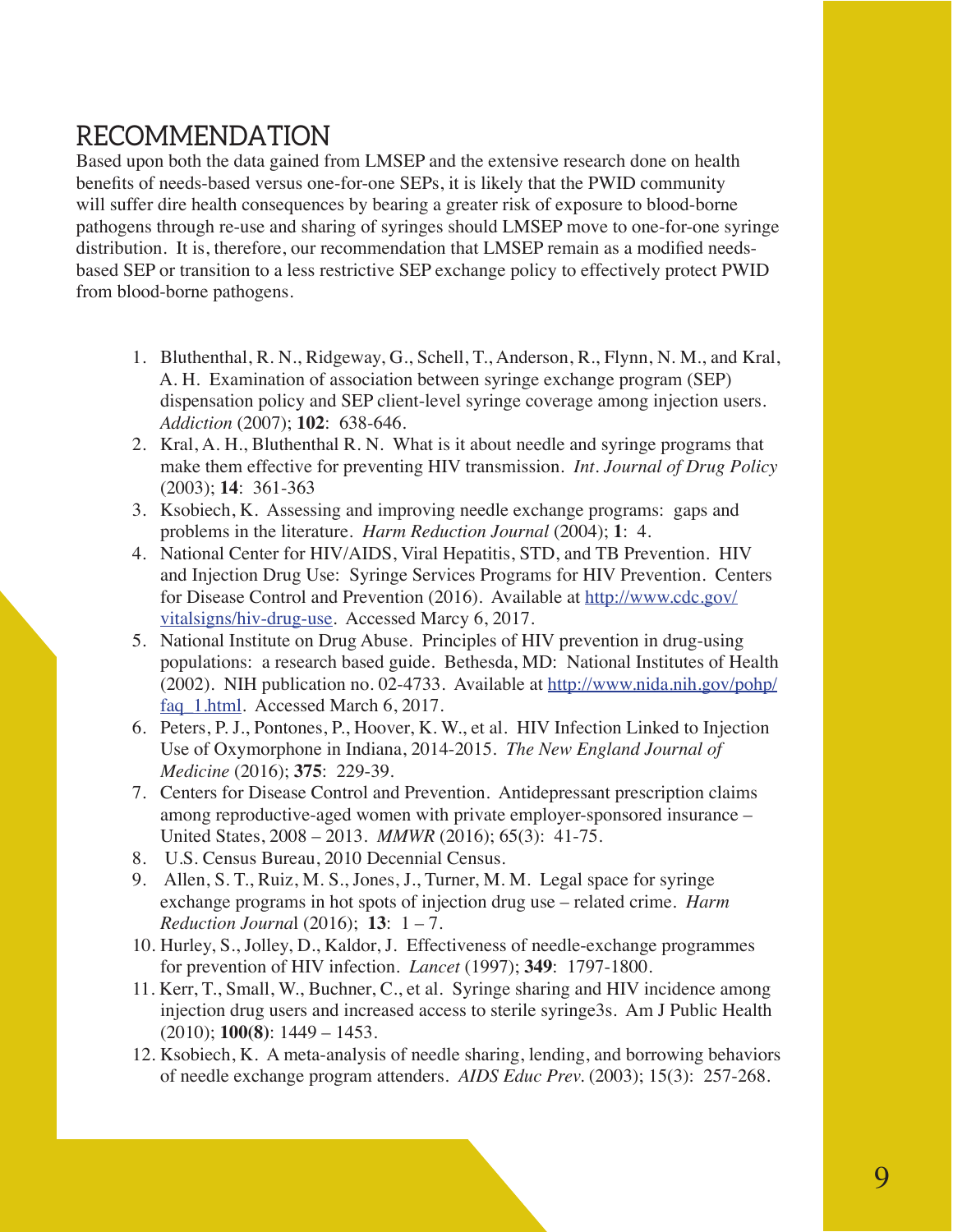- 13. Palmateer, N., Kimber, J., Hickman, M., Hutchinson, S., Rhodes, T., Goldberg, D. Evidence for the effectiveness of sterile injecting equipment provision in preventing hepatitis C and human immunodeficiency virus transmission among injecting drug users: a review of reviews. *Addiction* (2010); **105(5)**: 844-859.
- 14. Ruiz, M. S., O'Rourke, A., Allen, S. T. Impact evaluation of a policy intervention for HIV prevention in Washington, DC. *AIDS & Behav*. (2015).
- 15. Bluthenthal, R. N., Malik, R., Grau, L. E., Singer, M., Marshall, P., Heimer, R. Sterile syringe access conditions and variations in HIV risks among drug injectors in three cities. *Addiction* (2004); **99**: 1136-1146.
- 16. Kral, A. H., Anderson, R., Flynn, N. M., Bluthenthal, R. N. Injection risk behaviors among clients of syringe exchange programs with different syringe dispensation policies. *Journal of Acquired Immune Deficiency Syndrome* (2004); **37**: 1307-1312.
- 17. Des Jarlais, D. C., Braine, N. Assessing syringe exchange programs. *Addiction* (2004); **99**: 1081-1082.
- 18. Grund, J. P. C., Heckathorn, D. D., Broadhead, R. S., Anthony, D. L. In Eastern Connecticut, IDUs purchase syringes from pharmacies but don't carry syringes. *Journal of Acquired Immune Deficiency Sydrome Human Retrovirol* (1995); **10**: 104-105 (Letter).
- 19. Martinez, A. N., Bluthental, R. N., Lorvick, J., Anderson, R., Flynn, N. M., Kral, A. H. The impact of legalizing syringe exchange programs on arrest among injection drug users in California. *Journal of Urban Health* (2007); **84(3)**: 423-435.
- 20. Bluthenthal, R. N., Kral, A. H., Erringer E. A., Edlin B. R. Drug paraphernalia laws and injection-related infectious disease risk among drug injectors. *Journal of Drug Issues* (1999); **29:** 1-16.
- 21. Bluthental, R. N., Lorvick, J., Kral, A. H., Erringer, E. A., Kahn, J. G. Collateral damage in the war on drugs: HIV risk behaviors among injection drug users. *International Journal of Drug Policy* (1999); **10**: 25-38.
- 22. Bastos, F. I., Strathdee, S. A. Evaluating effectiveness of syringe exchange programmes: current issues and future prospects. *Social Science & Medicin*e (2000); **51**: 1771-1782.
- 23. Birgin, R., Zheluk, A. AIDS Projects Management Group. A review of needle and syringe exchange policy in harm reduction programs with recommendations for Russian Harm Reduction Network. *APMG* (2007).
- 24. United Nations. Preventing the transmission of HIV among drug abusers. A position paper of the United Nations System. *Annex to the Report of 8th Session of ACC Subcommittee on Drug Control* (2000); 28-29.
- 25. United Nations. International Guidelines on HIV/AIDS and Human Rights. *UN Publication* (1998).
- 26. Sherman, S.G. Critical condition facing needle exchange programs: the politics of science. *Subst Use Misuse* (2006); **41(6-7)**: 827-829.
- 27. Henman, A.R., Paone, D., DesJarlais, D.C., Kochems, L.M., Friedman, S.R. From ideology to logistics: the organizational aspects of syringe exchange in a period of institutional consolidation. *Subst Use Misuse* (1998); **33(5)**: 1213-1230.
- 28. Downing, M., Riess, T.H., Vernon, K., Mulia, N., Hollinquest, M., McKnight, C., DesJarlais, D.C., Edlin, B.R. What's community got to do with it?